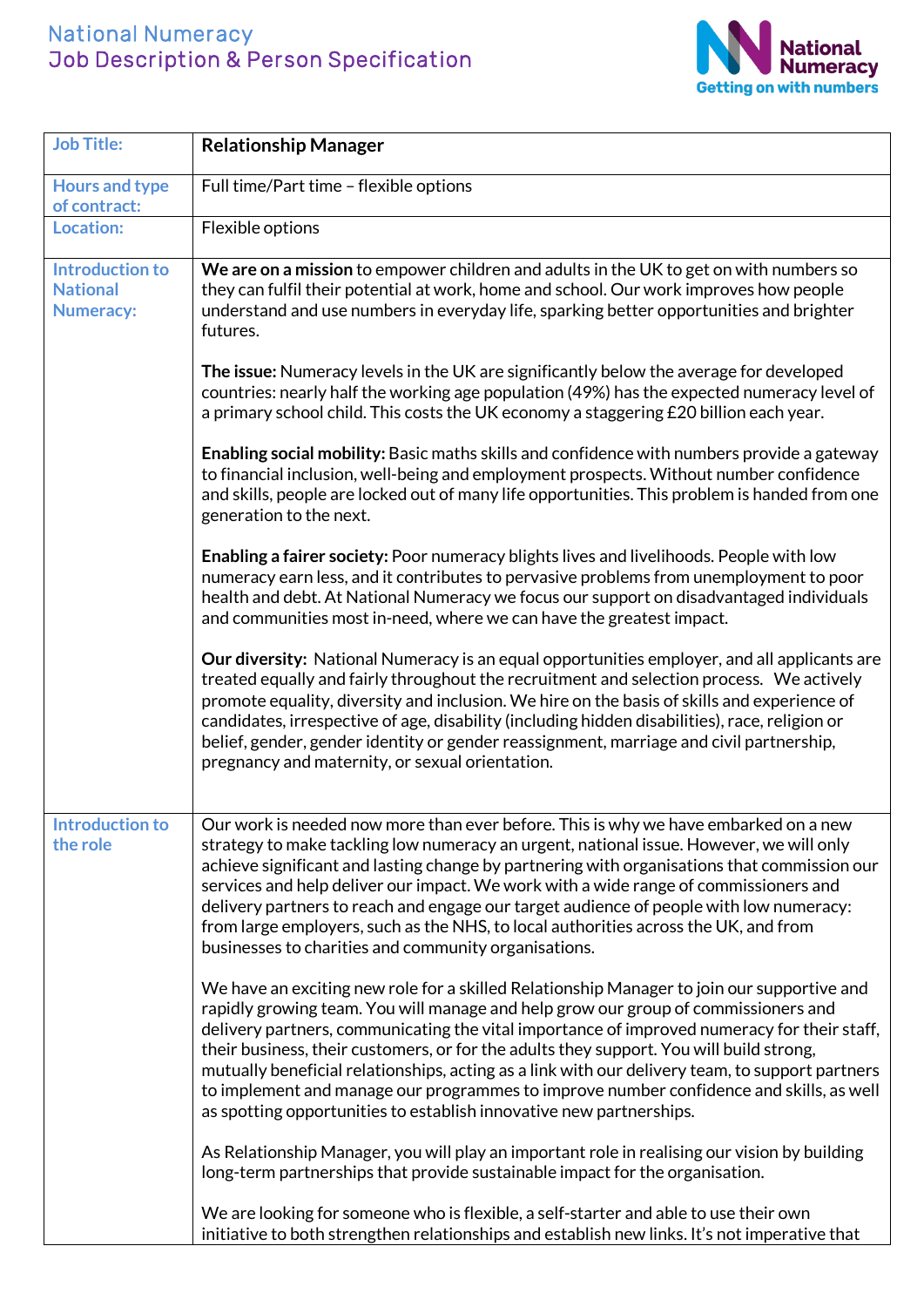|                                           | you come from the charity sector as long as you can show us that you have relevant<br>transferable skills and an understanding of what it takes to be successful in this role. We<br>welcome applications from people who may have struggled with maths and numbers and<br>have a personal understanding of the experiences of our beneficiaries. This is a fantastic<br>opportunity within a small but ambitious and dynamic organisation making a real difference<br>to people's lives and livelihoods.<br>National Numeracy is based in Lewes, East Sussex, but with significant home working<br>potential. The expectation is that you will be in Lewes at least occasionally when the work<br>requires it, but we offer significant flexibility opportunities. The role may include occasional<br>travel to London and beyond.                                                                                                                                                                                                                                                                                                                                                                                                                                                                                                                                                                                                                                                                                                         |
|-------------------------------------------|---------------------------------------------------------------------------------------------------------------------------------------------------------------------------------------------------------------------------------------------------------------------------------------------------------------------------------------------------------------------------------------------------------------------------------------------------------------------------------------------------------------------------------------------------------------------------------------------------------------------------------------------------------------------------------------------------------------------------------------------------------------------------------------------------------------------------------------------------------------------------------------------------------------------------------------------------------------------------------------------------------------------------------------------------------------------------------------------------------------------------------------------------------------------------------------------------------------------------------------------------------------------------------------------------------------------------------------------------------------------------------------------------------------------------------------------------------------------------------------------------------------------------------------------|
|                                           | We welcome applications from candidates looking to work either four or five days per week.                                                                                                                                                                                                                                                                                                                                                                                                                                                                                                                                                                                                                                                                                                                                                                                                                                                                                                                                                                                                                                                                                                                                                                                                                                                                                                                                                                                                                                                  |
| <b>Overview of</b><br><b>Main Duties:</b> | Reach out to new organisations across multiple sectors to build new relationships<br>$\bullet$<br>with potential commissioners and delivery partners, working to demonstrate to<br>them the benefits of good numeracy for their staff, their customers, or the adults<br>they support.<br>Build relationships with key stakeholders and manage existing relationships with<br>commissioners and delivery partners to ensure that organisations working with us<br>help deliver our programmes and campaigns to improve numeracy, keeping them<br>informed about, and closely involved in the work that we do.<br>Manage the link between our partner organisations and our internal teams, e.g. the<br>$\bullet$<br>Programmes team and the Operations and Impact team, on matters such as<br>programme delivery, impact and engagement, finance, contracting and compliance.<br>Where appropriate, help negotiate contracts for the use of National Numeracy's<br>systems.<br>Help devise the best method for individual organisations to engage their staff<br>Work with the rest of the Partnerships team and the Programmes team to deliver<br>$\bullet$<br>our various programmes.<br>Working with colleagues, contribute to the programme design and continually<br>improve our offer to commissioners and delivery partner organisations.<br>Work with the Operations & Impact team to monitor our engagement and capture<br>our impact.<br>Continually work towards the charity's aims and objectives.<br>Other duties as required. |
| <b>Essential</b>                          | Motivated by what we do as a charity and why it's important.<br>$\bullet$                                                                                                                                                                                                                                                                                                                                                                                                                                                                                                                                                                                                                                                                                                                                                                                                                                                                                                                                                                                                                                                                                                                                                                                                                                                                                                                                                                                                                                                                   |
| <b>Skills/Experience</b>                  | Excellent interpersonal, verbal and written communication skills.                                                                                                                                                                                                                                                                                                                                                                                                                                                                                                                                                                                                                                                                                                                                                                                                                                                                                                                                                                                                                                                                                                                                                                                                                                                                                                                                                                                                                                                                           |
|                                           | Confident presentation skills.<br>Ability to build and maintain effective relationships within the team, commissioners<br>$\bullet$<br>and delivery partner organisations.<br>Experience of relationship management.<br>$\bullet$<br>Good organisational, multi-tasking and prioritisation skills.<br>Dynamic, enthusiastic and self-motivated. Flexible in your approach, and able to<br>work both independently as well as part of a team.<br>Resilient and prepared to see tasks through to finish.<br>$\bullet$<br>Good at detail, spotting mistakes, anticipating problems and finding alternative<br>solutions.<br>Competent in Word, Excel and PowerPoint.                                                                                                                                                                                                                                                                                                                                                                                                                                                                                                                                                                                                                                                                                                                                                                                                                                                                           |